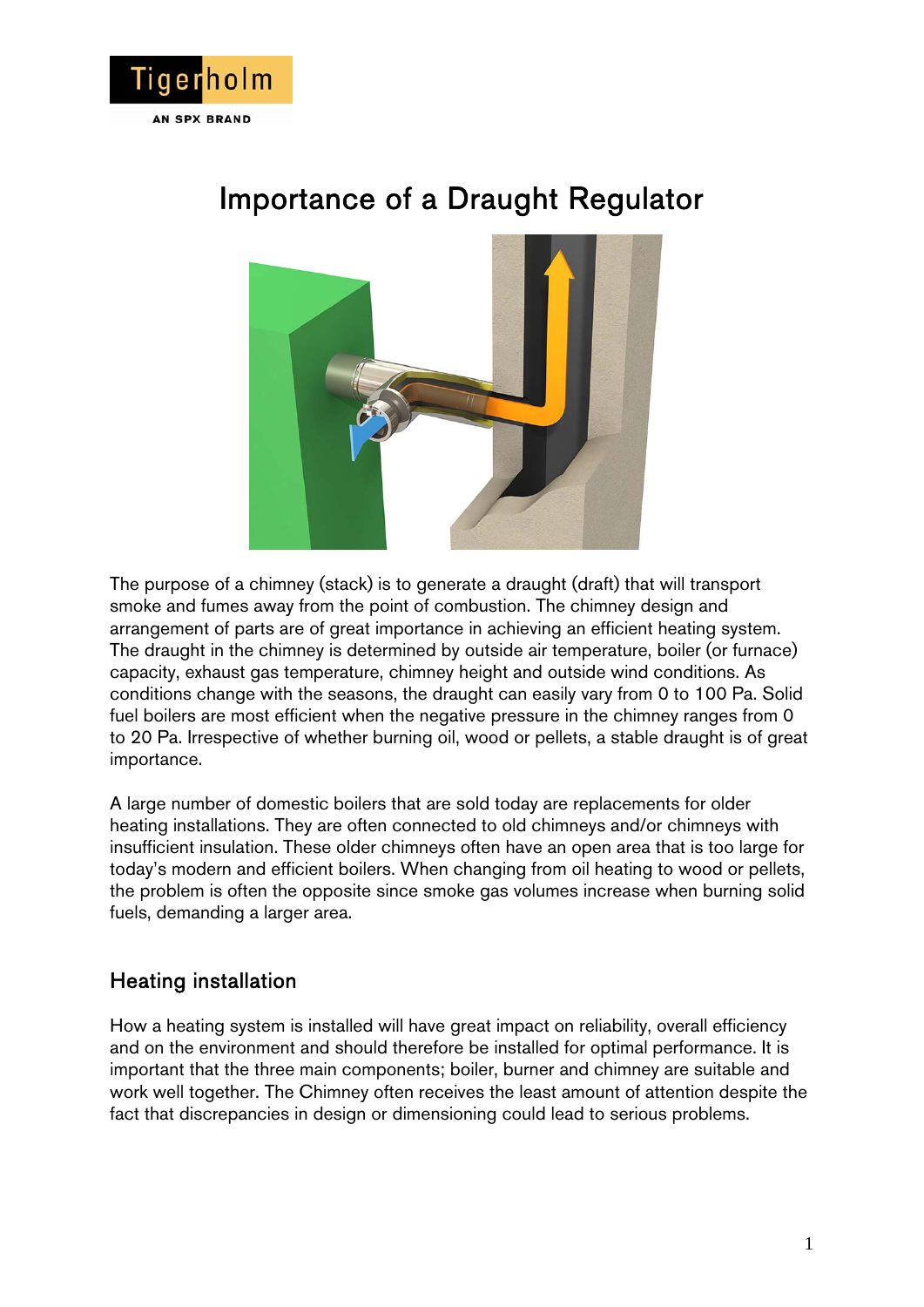

## Chimney system

The height of the building often determines the chimney dimensions. On warm days with no wind, chimney heights lower than 4 meters can lead to burner start-up problems due to a high resistance in the chimney. The area in the chimney channel must be dimensioned using height, capacity and energy source. Consult with your boiler or burner supplier. The correct chimney area is essential for problem-free operation.

Too small of an area in the chimney will lead to increased resistance (friction). This is especially sensitive during burner start-up since the chimney is still cold. Resistances in the channel causes the burner to start with increased soot, or in worst case, not start at all. An overly large chimney area will lead to a slow exhaust gas velocity. In this case, smoke gases cool down before they reach the end of the chimney, resulting in condensation.

When installing a new boiler, place the boiler as close as possible to the chimney. The flue pipe between the boiler and chimney should be done with as few soft bends as possible. Bends always worsen the draught and make it more difficult to remove soot. Changes in area should be made as gradual as possible. Since draught is proportional to mean temperature in the chimney, it is important to maintain a stable temperature to the chimney top.



## Water condensation

Condensation will form if the exhaust gas temperatures are too low before they leave the chimney. The condensation that runs along the inside walls of the chimney consists mainly of water, but also contains corrosive acids. This is extra sensitive in a brick chimney since condensation leads to erosion, cracks from freezing and leakage. Even acid resistant piping is influenced by condensation. The dew point (temperature at which steam in smoke gas starts to condensate) at proper draught conditions is 45°C for pellets, 47°C for oil and 57°C for natural gas (at 13%  $CO<sub>2</sub>$ ). The dew point temperature varies depending on  $CO<sub>2</sub>$  content - the lower the  $CO<sub>2</sub>$  content, the lower the dew point.

Since the material in the chimney maintains a lower temperature than the exhaust gas, the exhaust gas should have a temperature of at least 10°C over the dew point temperature measured at 0,5 m down from the top of the chimney. In older, non-tight boilers with high smoke gas temperatures, and that also have burners unequipped with a self-closing damper, the  $CO<sub>2</sub>$  content in the exhaust gas is often low. This means the risk for condensation in such installations is lower, however energy consumption and the negative influence on the environment are much higher compared to new heating installations.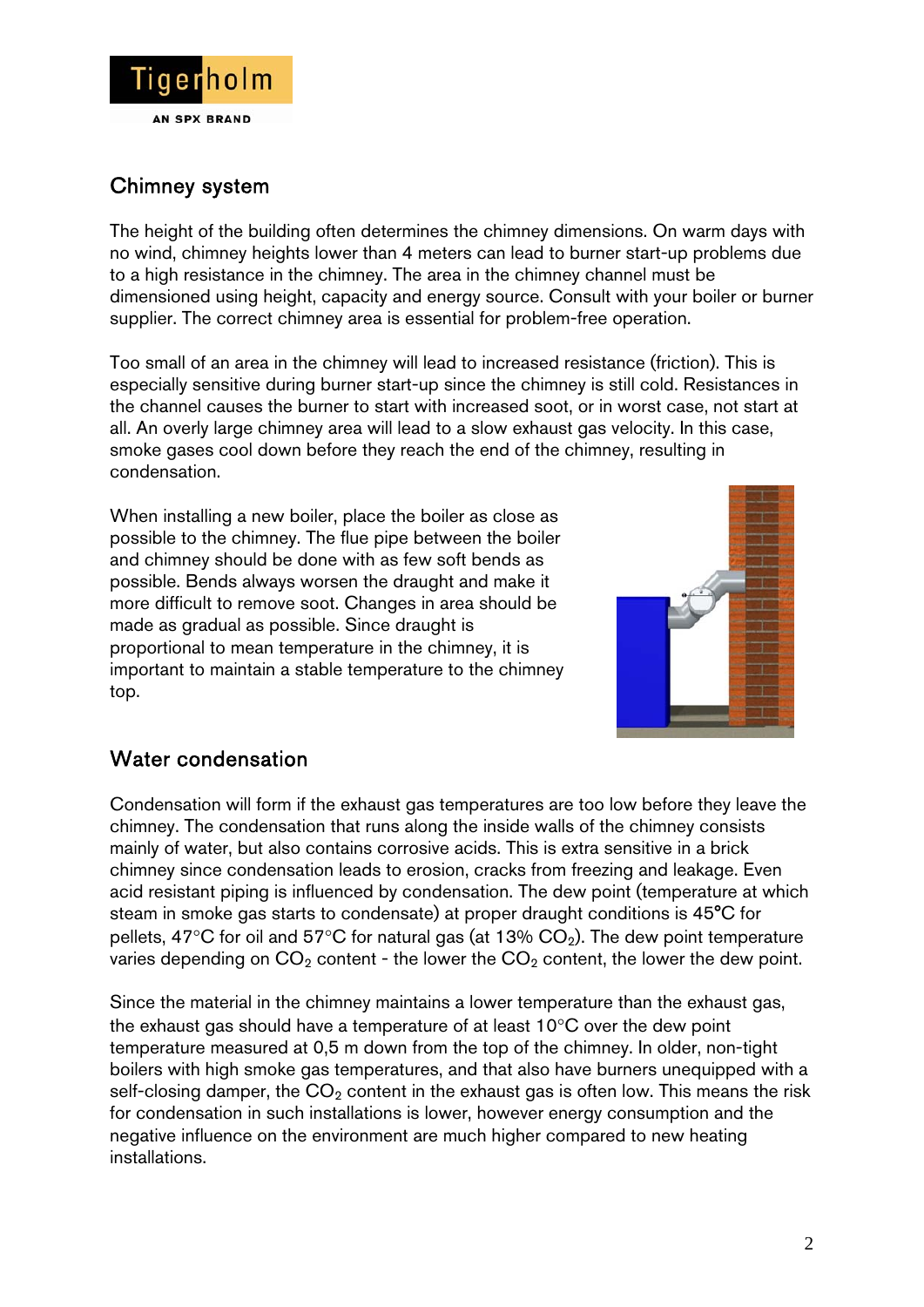

## Condensation in the Chimney

Condensation in chimneys can occur due to a number of various factors. Modern boilers have optimal thermal efficiency ratings with low exhaust temperatures and high  $CO<sub>2</sub>$ content. The design and requirements on small easily installed boilers have lead to reduced water volumes in boilers. Reduced water volume leads to less running time of the burner, which in turn always leads to increased condensation.

New burners with self-closing dampers and new tighter boilers are helping to reduce losses as air flows through the boiler, which in itself improves efficiency over the year. This however, removes a degree of ventilation in the chimney that existed before, which creates a large risk for condensation only by changing burners. There is also a large risk for condensation on chimney installations that were done originally for an older boiler, as the area measurements are most often incorrect for the new and much more efficient boiler.

## What can be done to prevent the risk of condensation in chimneys?

- 1. Always install a draught regulator. The Draught Regulator allows dry air from the boiler room to enter the chimney. This provides a certain amount of dilution to the exhaust gases during operation, which increases exhaust gas circulation and decreases the dew point by approx. 10°C. This also provides a certain amount of drying while the burner is in stand by position.
- 2. In a test conducted on a domestic boiler, the turbulators were removed. The input power was increased from 22 kW to 27 kW and exhaust temperatures were measured at over 300°C. Nevertheless, there was still condensation in the chimney after the heating unit had been running for 5 minutes. The same boiler with all the turbulators in place, with an input power of 22kW, exhaust temperatures of 180°C and a draught regulator installed had no condensation in the chimney after the heating unit was running for 1.5 minutes. Thus, the exhaust temperature is less important than the running time and draught regulator in reducing the risk of condensation.
- 3. Insulate the connection pipe between the boiler and chimney as well as any portion of chimney pipe that passes through an open or cool area.
- 4. The most secure solution is to install a correctly dimensioned stainless steel pipe in the chimney in combination with a draught regulator. Installing only the stainless steel pipe without a draught regulator would make it impossible to regulate stable combustion conditions in the burner chamber throughout the year. Not using a draught regulator makes it difficult to avoid condensation in the chimney pipe. Different seasons throughout the year place different requirements on the heating installation. From time to time the burner runs at very short intervals, which increases the risk of condensation in the chimney resulting in corrosion to the pipe.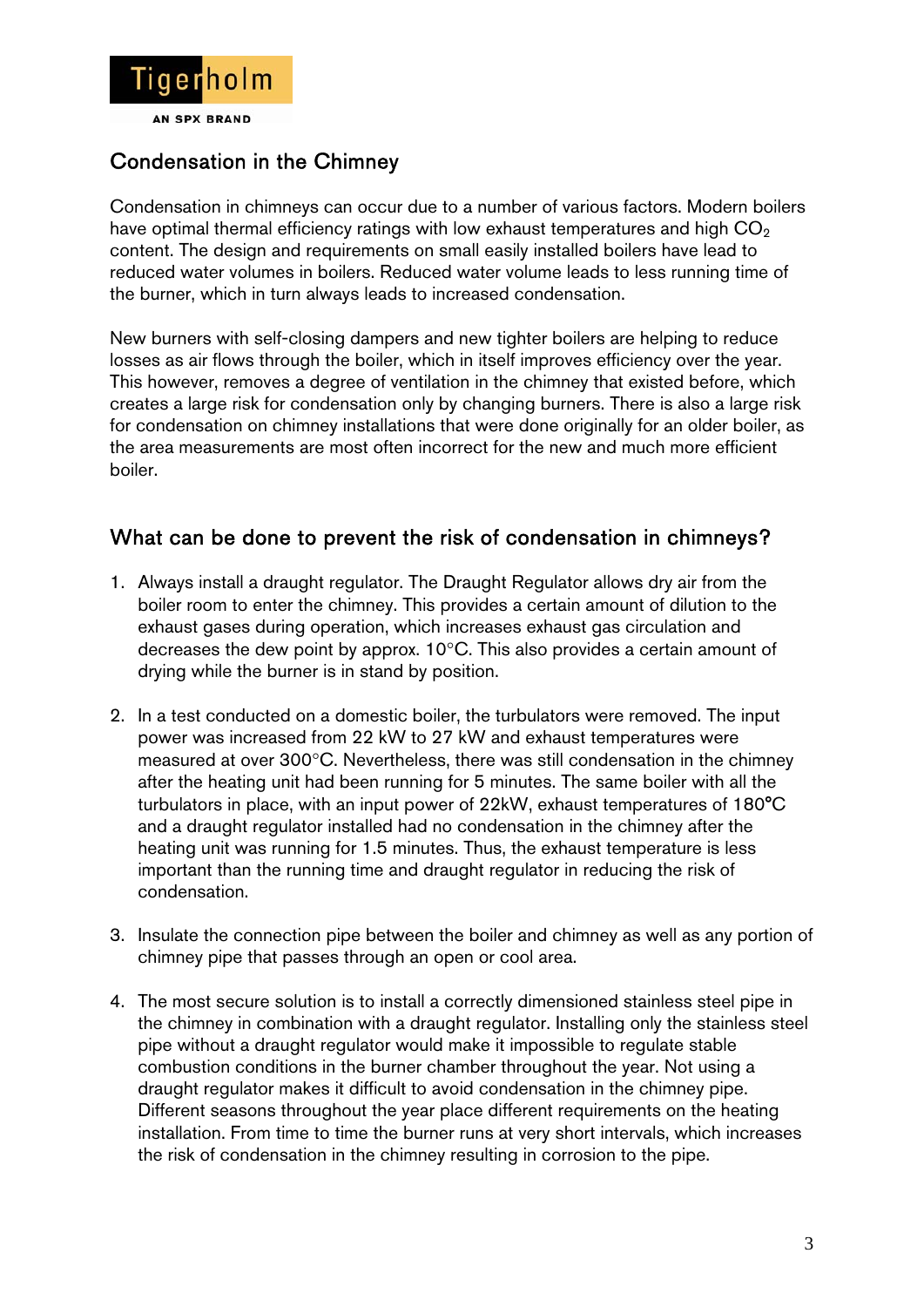

## The importance of draught Regulators in efficiency and reliability

The draught regulator is very important for boiler reliability and fuel efficiency. Irrespective of whether the boiler is fired with oil, gas, pellets or wood, a stable draught in the chimney is important for combustion conditions in the burner chamber. Draught variations in the chimney influence velocity of the exhaust through the boiler, which effects heat exchange. When burning solid fuels with too high of a draught, the time for carburetion and contact with the heat exchanger are too short, which leads to low thermal efficiency, poor combustion and eventually problems in operation. Weather and wind conditions vary drastically over the period of a year, which changes the conditions in the chimney. On cold days with high wind conditions, the draught increases and on calm, warm days there may be no draught at all. This leads to different draught conditions inside the fire chamber as the burner fan will give different amounts of air depending on the conditions. A properly dimensioned and correctly installed draught regulator allows only the necessary amount of combustion air to pass through the boiler resulting in the optimal efficiency rating.



The diagram above shows the difference in inner losses on systems installed with and without a draught regulator. The biggest energy losses arise however in installations without draught regulators due to increased soot build up, breakdowns and unburned particles. We can read from the diagram above that a heating installation with boiler capacity of 35 kW, chimney height 12 m will suffer Inner losses without a draught regulator of 1.240 kWh/year. The same installation with draught regulator only suffers losses of 600 kWh/year. Experience has shown that the total savings for an installation with a draught regulator is between 2-7 %.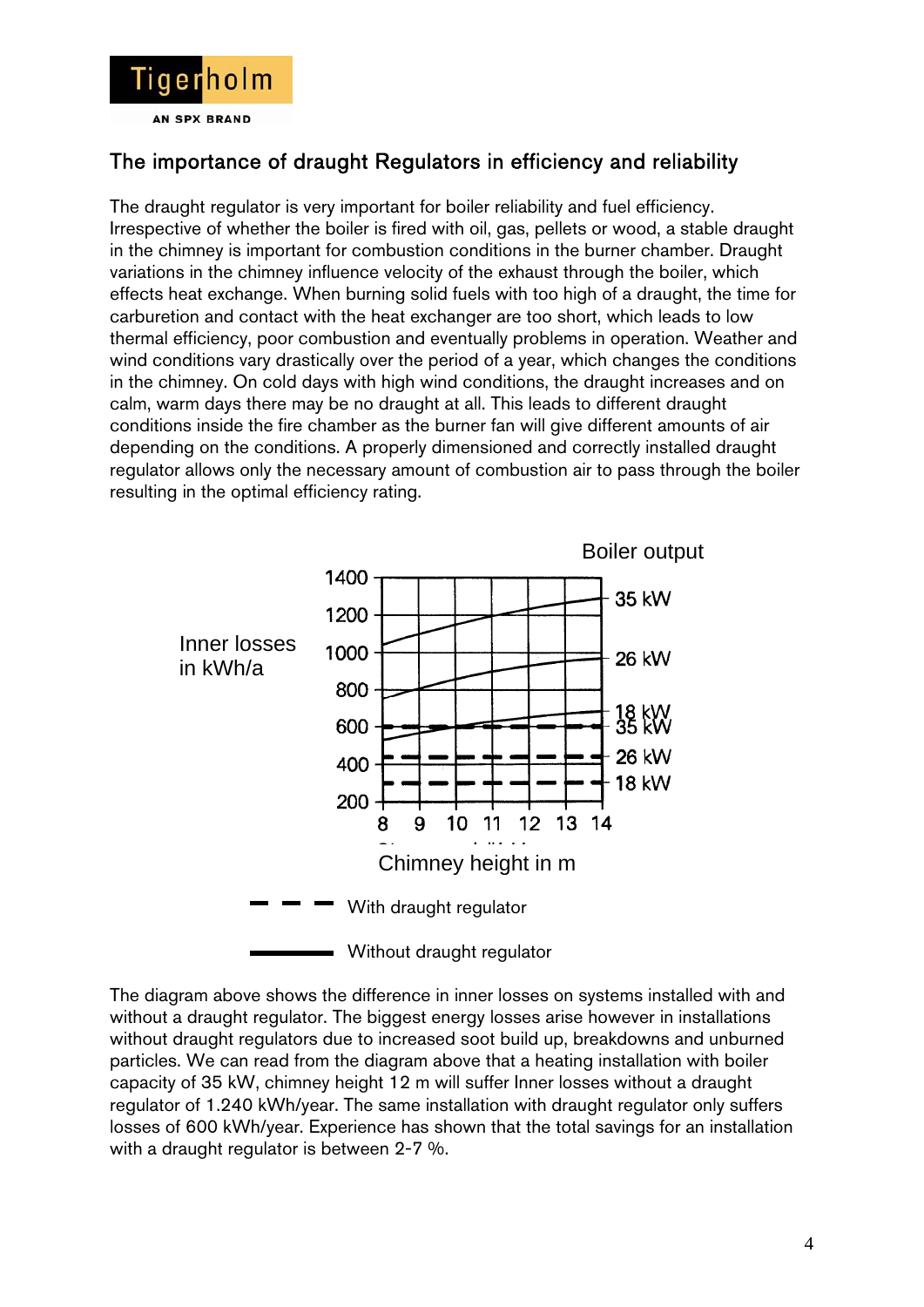

**AN SPX BRAND** 

The draught regulator regulates the draught in the chimney by the pressure difference between the chimney and the environment (air that flows in from the boiler room to the chimney keeps the draught in the chimney pipe and the fire chamber stable). If a heating installation for oil does not have a draught regulator, there is a risk that the draught in the boiler will be so strong that the oil burner is unable to start when it is really cold outside. In the same way, if an oil burner is tuned on a cold day, the risk is that the draught is too low during the warm periods resulting in soot build up. It is the same result with pellet burners. All boilers should have draught regulators to compensate for the different draught conditions throughout the year. This means that irrespective of what time of year the burner is serviced, the set burner values are unchanged during the whole year, resulting in increased reliability and fuel efficiency. A Exhaust gas



 B Counter weight C Adjusting plate D Air from boiler room

## Draught regulator placement, setting and sizing

The optimal placement depends mainly on the task it must fulfil. Possible placements include; on connection pipe directly after the boiler via an adapter for round pipes (Pos.1), just before chimney (Pos.2). It is possible to build it in the brickwork above the boiler (Pos.3) or under the chimney pipe (Pos.4). Special adapters must be used in the latter two cases for building into brickwork. Tigerholm has a wide range of adapters for our draught regulators that fit directly to most existing soot doors on the market.



By adjusting the counter weight, the draught regulator can be set to open at different negative pressures. An instruction sheet, included with every draught regulator, shows how many mm to adjust per Pa (negative pressure). All Tigerholm draught regulators are factory adjusted to 10 Pa. The typical value for a home installation is 10 Pa for overburning, oil and gas boilers. Standard values for other boilers like ceramic and underburning boilers are 17-25 Pa.